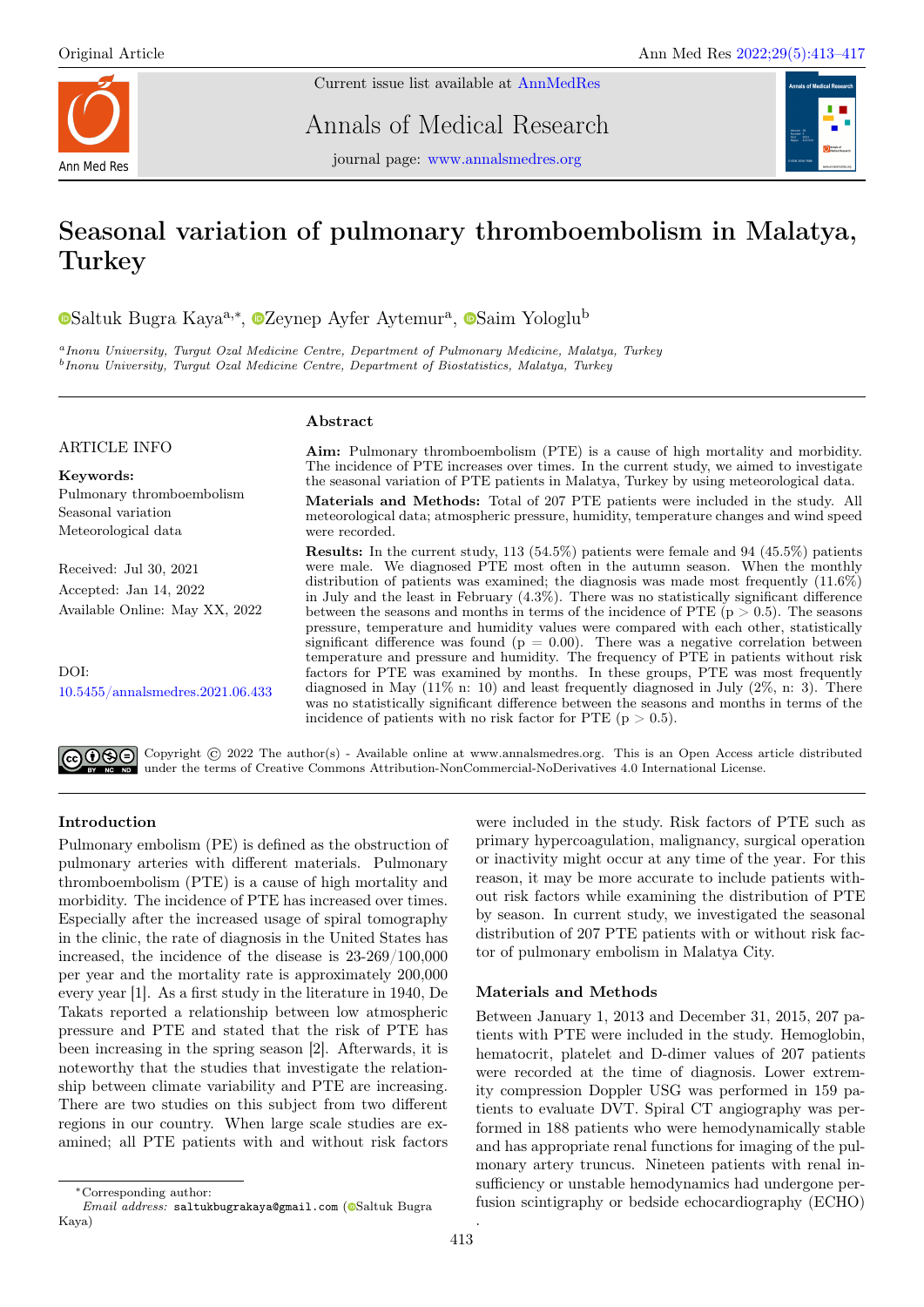Multislice thorax CT which has 16 detectors had been used for PTE diagnosis (Siemens. The SOMATOM Spirit is a Multislice CT scanne). After the injection of the intravenous fluid, it obtains images with a cross-sectional range of 1mm at a speed of 14 mm/s.Radiological diagnostic criteria for PTE; partial filling defect, complete filling defect, peripheral vascular is considered as an increase in the attenuation around the trains.

We used Siemens Symbia S for ventilation/perfusion scintigraphy. PIOPED diagnostic criteria were used for the diagnosis of PTE. The result of high probability  $V/Q$ scintigraphy; it is highly diagnostic in patients with high and moderate clinical probability. In the absence of diagnostic (low-medium probability) scintigraphy, if the clinical scoring is low-probability and the lower extremity Doppler USG is negative for thrombosis, the diagnosis is excluded.

All meteorological data between 1th January 2013 and 31th December 2015, were obtained electronically with the permission of Regional Directorate of Meteorology, Malatya. Atmospheric pressure, humidity, temperature changes and wind speed were recorded accordingly.

Atmospheric pressure unit is millibar (mb), humidity unit is %, temperature unit is C, wind speed unit is km/h. Atmospheric pressure, humidity, heat and wind speed data were calculated between the onset of symptoms and diagnosis. In case of the absence of the information about this period, the 3-day data before hospitalization was taken into account.

Data were analyzed using SPSS statistical software program (version 23, Inc, Chicago). The Mann-Whitney, Wilcoxon W, KI SQUARE, ANOVA , POST HOC tests were used. P value of 0.05 was considered significant. Ethical approval for this study was obtained from Inonu University Medical Faculty Ethics Committee.

## Results

A total of 207 patients with PTE were included in the study. 113 patients were female (54.5%) and 94 were male  $(45.5\%)$ , and the mean age was  $62.7 \pm 15.5$  years.

Demographic characteristics, risk factors and relationship with seasons are indicated in Table 1. In the analysis of distribution of PTE by season , PTE was mostly seen in the autumn  $(28\%$  (n = 58)) and the least in the winter  $(19.3\% \text{ (n = 40)})$  season. The distribution of PTE by season is indicated in Figure 1. When the gender of the patients diagnosed with PTE is analyzed by season; 24 men, 31 women in spring, 27 men, 27 women in summer, 27 men 31 women in autumn, 16 men 24 women were diagnosed in winter.

In the analysis of the monthly distribution of patients; the most common diagnosis was in July (11.6%) and the least in February (4.3%). The distribution of PTE by monthly is indicated in Figure 2. The climate characteristics of the Malatya Basin are different from the continental climate of Eastern Anatolia. The average annual temperature is 13.7 °C in Malatya. January is the coldest month of the year, the average temperature of January is -0.1 °C, the hottest month of July is the average 27.4 °C. Average temperature in Malatya province according to the seasons; It



Figure 1. Seasonal distribution of patients. There was no statistically significant difference between the seasons in terms of the incidence of PTE  $(p > 0.5)$ 



Figure 2. Monthly distribution of patients. There was no statistically significant difference between the months in terms of the incidence of PTE  $(p > 0.5)$ .



Figure 3. Relation of pressure, humidity and temperature with PTE according to seasons.

<span id="page-1-0"></span>

Figure 4. Risk factor of patients according to Virchow triad.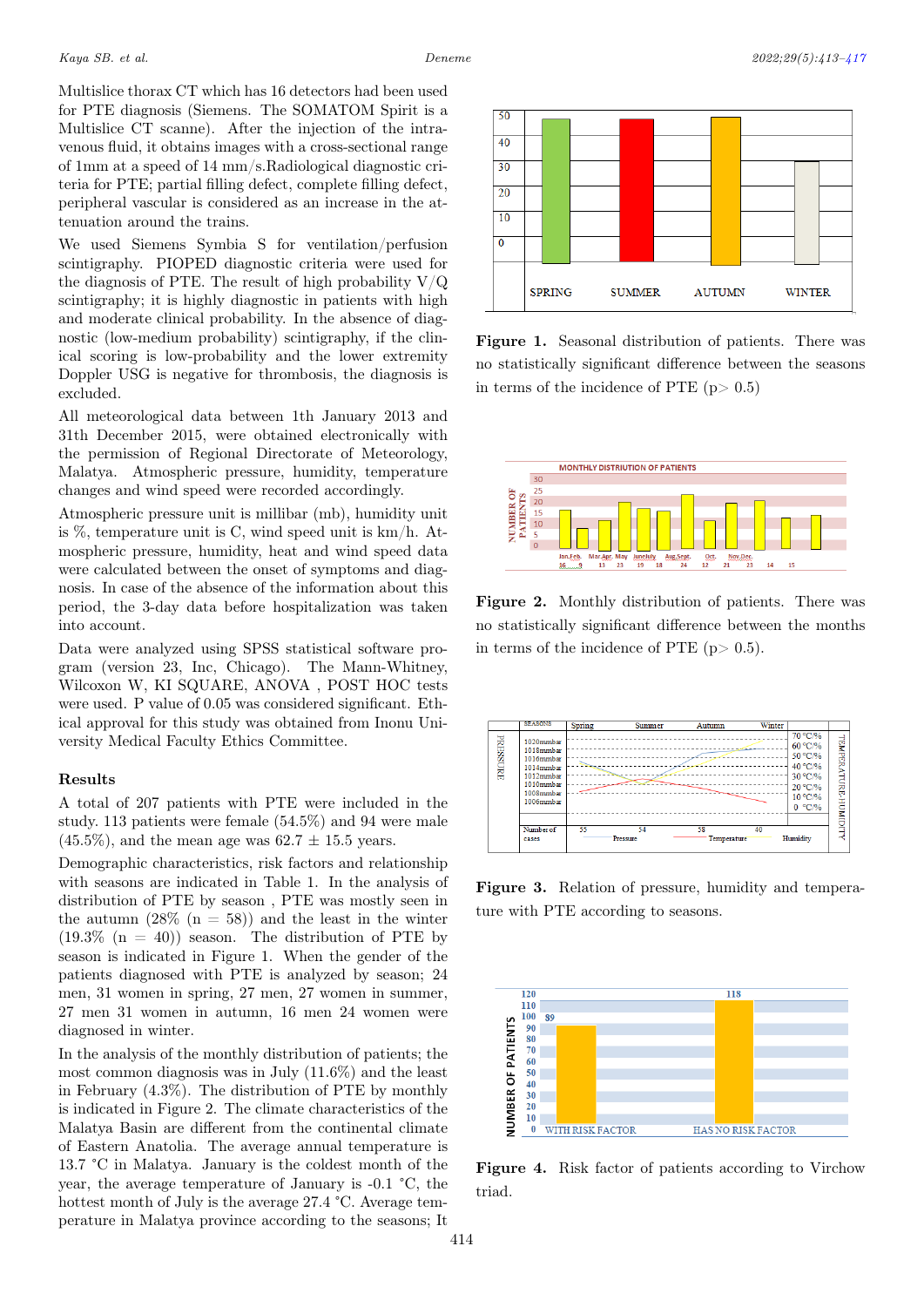|                        | Spring ( $n = 55$ )  | Summer ( $n = 54$ )  | Autumn ( $n = 58$ ) | Winter $(n=40)$     |
|------------------------|----------------------|----------------------|---------------------|---------------------|
| Woman/ man             | 31/24                | 27/27                | 31/27               | 24/16               |
| Age                    | $61.18 \pm 15.38$    | $63.67 \pm 15.45$    | $62.55 \pm 16.22$   | $62.75 \pm 15.36$   |
| Age $> 65$             | 25                   | 21                   | 27                  | 14                  |
| Hemoglobin $(g / dl)$  | $13.15 \pm 2.11$     | $12.03 \pm 3.86$     | $11.57 \pm 4.53$    | $12.00 \pm 3.55$    |
| Hematocrit $(\%)$      | $39.83 \pm 6.63$     | $37.58 \pm 8.98$     | $35.64 \pm 13.84$   | $37.25 \pm 8.66$    |
| Platelets              | $236.500 \pm 93.900$ | $322.350 \pm 45.946$ | $±$ 217.530 118.470 | $231.830 \pm 25390$ |
| Immobilization         | 10                   |                      |                     | 4                   |
| Surgical               | 6                    | 8                    | 10                  | 6                   |
| Pregnancy              |                      |                      | 0                   | 0                   |
| Malignancy             | 10                   |                      |                     | 4                   |
| Cardiovascular disease |                      |                      |                     | 0                   |
| COPD                   |                      |                      |                     | $\Omega$            |
| Primary coagulopathy   | 3                    |                      |                     | 2                   |
| No risk factors        | 24                   | 18                   | 25                  | 22                  |
| Type of diagnosis      |                      |                      |                     |                     |
| CT angiography         | 50                   | 50                   | 50                  | 38                  |
| ECHO / scintigraphy    | 5                    | 4                    | 8                   | 2                   |

Table 1. Demographic characteristics of patients, risk factors and their relationship with seasons.

Table 2. Hb, Htc and platelet levels in patients by seasons

| <b>SEASON</b> | Patient (n) | Average age   | Average Hb         | Average HTC       | Average PLT     |
|---------------|-------------|---------------|--------------------|-------------------|-----------------|
| Spring        | 55          | $61.2(24-89)$ | $13.1(7.5-17.5)$   | 39.8 (22.6-51.2)  | $236.5(38-540)$ |
| Summer        | 54          | $63.7(22-86)$ | $12.0(5,3-16,7)$   | $37.6(16.9-47.1)$ | 322.4 (56-3432) |
| Autumn        | 58          | $62.6(30-87)$ | 11.6 (7.4 to 19.8) | 35.6 (21.9-58.9)  | 217.5 (38-600)  |
| Winter        | 40          | $64.0(20-90)$ | 12.0 (7.4 to 17.5) | $37.3(24.5-50.1)$ | 231.8 (116-617) |
| Total         | 207         | 62.7          | 12.20              | 37.6              | 252.7           |

Table 3. Seasonal ranges of PTE patients without risk

factors.

| Seasons | Patient $n$ (%) |
|---------|-----------------|
| Spring  | 24(27)          |
| Summer  | 18(20)          |
| Autumn  | 25(28)          |
| Winter  | 22(25)          |
| Total   | 89 (100)        |

was measured as 12.3 °C in spring, 25.5 °C in summer, 14.4 °C in autumn and 1.3 °C in winter. However, this situation may change seasonally. In the Malatya province, the average wind speed was 10.6 km / h in the spring season, 12.5 km/h in the summer season, 8.6 km/h in the autumn season and 7.5 km/h in the winter season. Relative humidity rate in Malatya province was 60% in spring, 40% in summer, 58% in autumn and 74% in winter.

There was a statistically significant difference in the comparison of seasonal pressure, temperature and humidity values.  $(p = 0.00)$ . There was a negative correlation between temperature and pressure and humidity. The seasonsal pressure, temperature and humidity values are indicated in Figure 3.

Patients with PTE were evaluated for age, Hb, Htc, thrombocyte count. In the examination of seasonal variation of

| <b>Table 4.</b> Monthly ranges of PTE patients without risk |  |  |  |
|-------------------------------------------------------------|--|--|--|
| factors.                                                    |  |  |  |

| Months    | Patient $n$ (%) |
|-----------|-----------------|
| January   | 9(10)           |
| February  | 5(6)            |
| March     | 7(8)            |
| April     | 7(8)            |
| May       | 10(11)          |
| June      | 9(10)           |
| July      | 2(2)            |
| August    | 7(8)            |
| September | 8(9)            |
| October   | 8(9)            |
| November  | 9(10)           |
| December  | 8(9)            |
| Total     | 89              |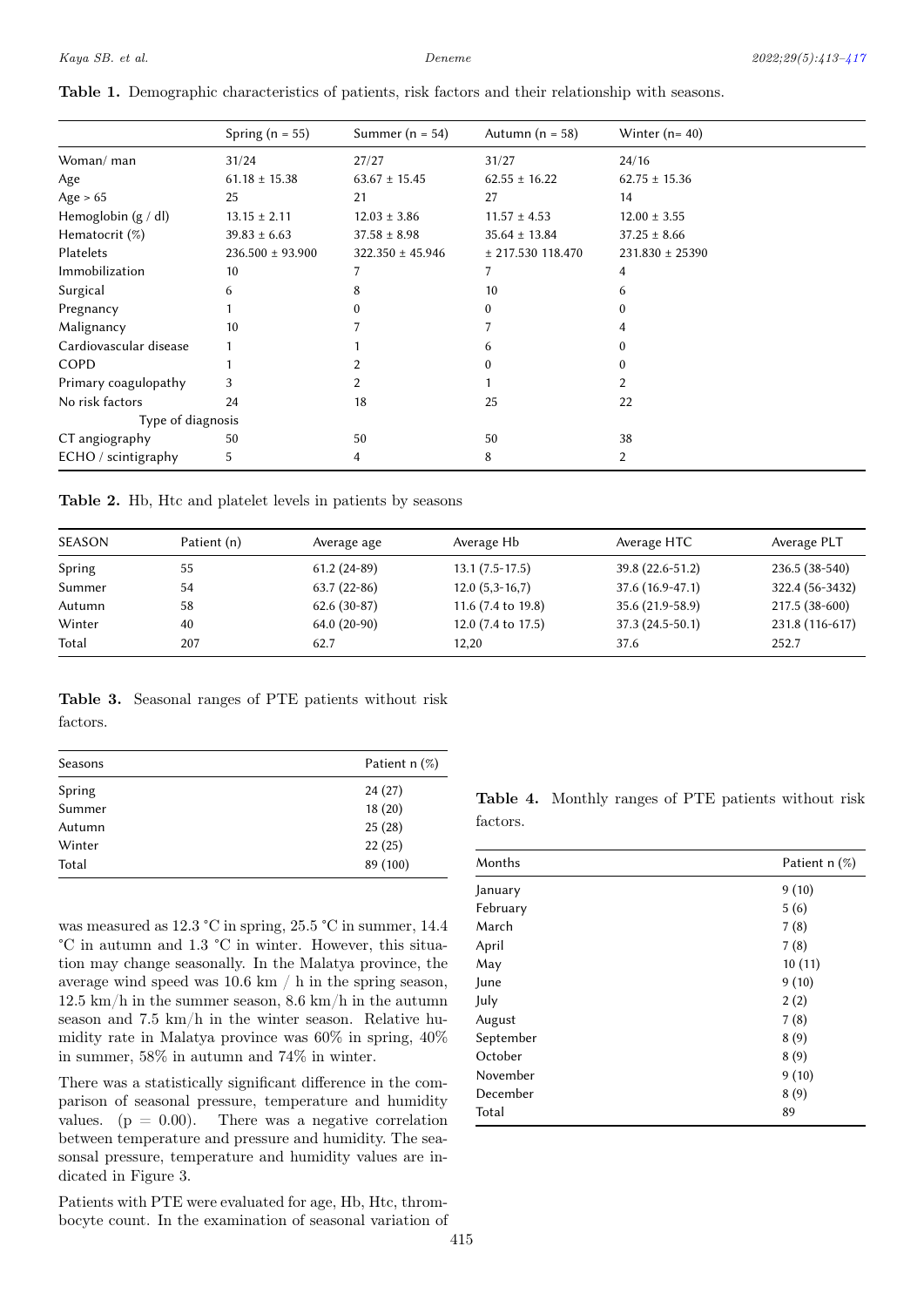PTE patients by age; the mean age was the lowest in the spring (61.18 years,  $n = 55, 27\%)$  and was the highest in the winter. (62.75 years,  $n = 40, 19\%$ ), ( $p > 0.05$ ). Hb level was the lowest in the autumn and the highest in spring ( $p > 0.05$ ). Platelet level was the lowest in the autumn and the highest in spring ( $p > 0.05$ ). Laboratory parameters are indicated in Table 2.

Diseases that are the predisposing factor for PTE; COPD, immobilization, postoperative PTE, malignancy, hereditary thrombophilia, pregnancy, vasculitis, inflammatory bowel diseases, heart and hematological diseases were evaluated. The number of patients who has comorbid disease was 118 (57%) and the number of patients without any comorbid disease was 89 (43%). Comorbidities are indicated in Figure 4.

In the distribution analysis of PTE patients without a predisposing factor, it was observed that most patients were diagnosed in the autumn season (n: 25 (28%)) and at least the patient was diagnosed in the summer season (n: 18  $(20\%)$ . The relation of PTE incidence with seasons was analyzed by chi-square test ( $p > 0.05$ ). The distribution analysis of PTE patients without a predisposing factor according to the seasons are indicated in Table 3.

The incidence of PTE patients without risk factors was examined by monthly. The frequency of PTE was highest in May  $(n:10, 11\%)$  and the lowest in July  $(n:2, 3\%)$ ). The relationship between PTE incidence and months was analyzed by chi-square test  $(p > 0.05)$ .

5 patients were diagnosed with recurrent PTE during the follow-up period. Three of these patients had Deep Vein Thrombosis (DVT). Three of the cases has been developed Chronic thromboembolic pulmonary hypertension (CTEPH) (1.5%). DVT was detected in 80 (51%) of 159 patients who had underwent lower extremity doppler USG with a prediagnosis of DVT. One patient had isolated arterial thrombus and one patient had upper extremity venous thrombus. One patient was diagnosed with arterial and venous thrombus. Of the 80 patients who were diagnosed with DVT, 42 (52%) had right lower extremity, 12 (15%) had bilateral lower extremity and 23 (33%) had left lower extremity DVT.

We diagnosed PTE most often in the autumn season. When the monthly distribution of patients was examined; the diagnosis was made most frequently in July. There was no statistically significant difference between the seasons and months in terms of the incidence of PTE.

### Discussion

In this study, we aimed to demonstrate the relationship between the prevalence of PTE and atmospheric pressure, climate, temperature, humidity and wind speed. We observed that the frequency of PTE increased in autumn (n  $= 58, 28\%$ , (p  $> 0.05$ ). There was no significant correlation between PTE prevalence and temperature, humidity, and atmospheric pressure  $(p > 0.05)$ . We also found that the presence or absence of risk factors for PTE had no effect on the relationship between PTE and climate or atmospheric variables.

For the first time in 1940, De Takats reported a relationship between low atmospheric pressure and PTE and stated that the risk of PTE increased in spring [2]. Later, there is an increasing number of studies investigating whether there is a relationship between climate variability and PTE. When Boulay et al. retrospectively evaluated 62,237 patients diagnosed with PTE and 65,081 patients diagnosed with DVT according to ICD codes in all hospitals in France between 2010 and 2011. Both PTE and DVT patients were observed to increase especially in winter and decrease in summer. They reported that the difference was statistically significant [3]. Christensen et al. reported that  $25\%$  (n = 38.110) of the 152,548 PTE patients were diagnosed in the summer months and  $26\%$  (n = 39.769) were diagnosed in the winter months. They found a statistically significant relationship [5]. Sharma et al. reported that the incidence of PTE in autumn and winter increased 2.9 times compared to spring and summer [6].

All of the above-mentioned studies have reported an increase in the incidence of PTE, especially during the cold season. Biliora et al. reported that cold weather caused an increase in the incidence of PTE in winter with a negative effect on protein C and S.[7]. In the current study, we observed that the incidence of PTE increased in hot seasons (spring and summer).

Staut et al. observed that fibrinogen levels increased by approximately 23%, especially in cold weather, and increased risk of VTE due to decreased physical activity and increase respiratory infections [8]. In this case, an increase in the incidence of VTE can be expected in people living in geographic regions with cold climates. In particular, the study conducted in Denmark, one of the Northern European countries with high socioeconomic status, diagnosed 152,548 patients in 30 years. Therefore, 5,000 patients diagnosed with embolism annually in Denmark. Since 1980, the population of Denmark has increased by only 300,000 and the annual incidence of PTE in Denmark, which was 5,123,000 in 2010, is around 1/1000. This is the expected value for the incidence of PTE [1]. When the literature is analyzed, we observed that the incidence of PTE is similar in most countries. In the light of this information, we thought that the incidence of PTE was independent of geography and climate.

Riberio et al. reported that the incidence of PTE in spring was less, but not statistically significant [9] whereas Tromsö, Milan and Leiden found that the decrease in the incidence of PTE in spring was significant. Seasonal variability of embolism could not be explained because the incidence of embolism in cold seasons (autumn and winter) was lower than in warm seasons (spring and summer) [10].

In addition to some studies showing that the incidence of PTE is related to the seasons, there are also some studies indicating that there is no difference. The most noteworthy of these studies is the study conducted by Stein et al in the USA between 1979 and 1999 with 2,475,000 PTE and 5,767,000 DVT patients. According to this very large series of studies, the incidence of PTE and DVT is not related to seasons and months, as in our study [11]. Bilora et al. did not show a significant relationship between the prevalence of non-massive PTE or DVT and the seasons [12]. Similarly, Scott et al. reported that there is no relationship between PTE development and season and baro